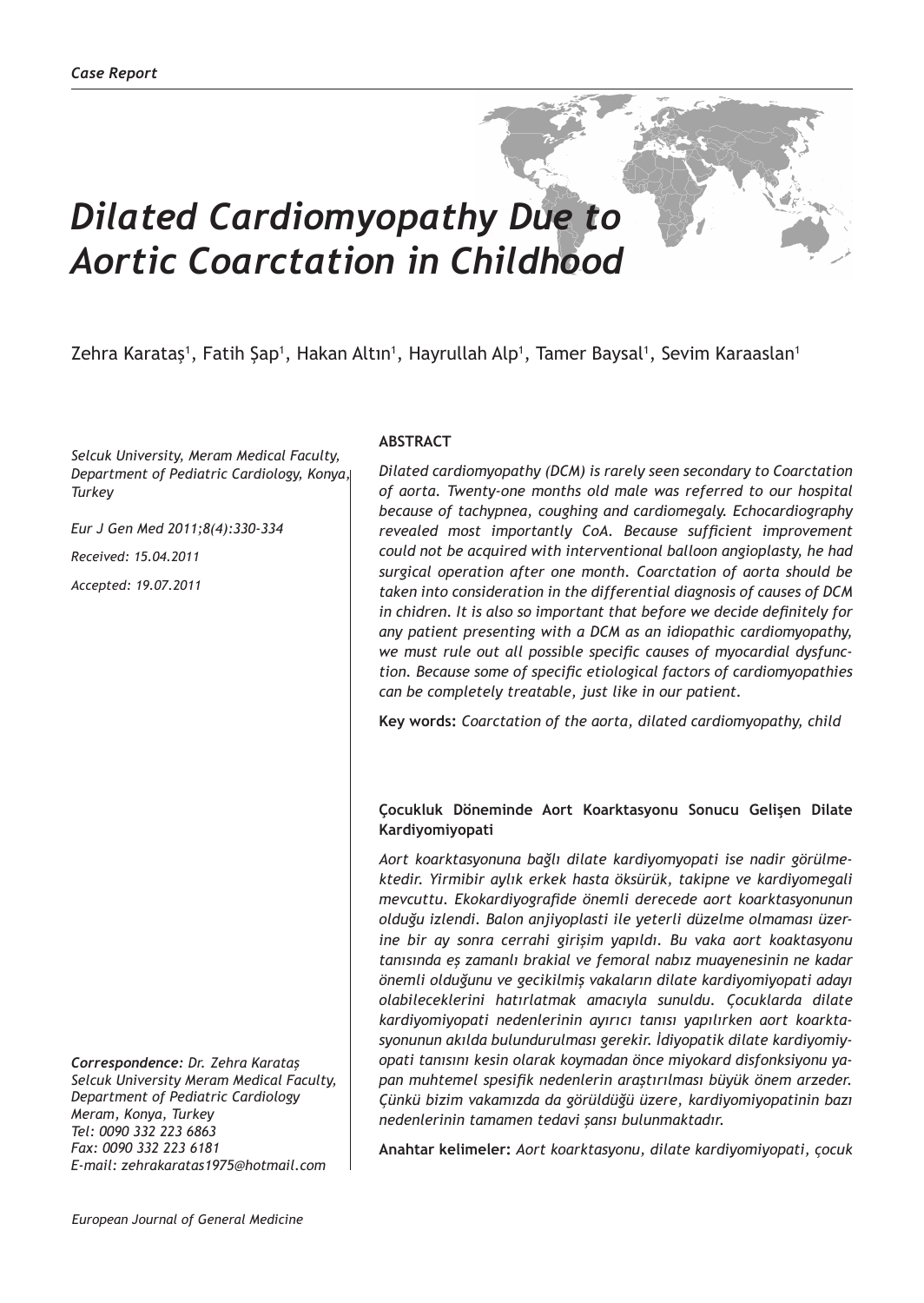#### **INTRODUCTION**

Cardiomyopathy is a common disorder resulting from a variety of causes that lead to impaired cardiac function and often result in congestive heart failure. Idiopathic dilated cardiomyopathy (DCM) is defined as presence of left ventricular dilatation and systolic dysfunction in the absence of abnormal loading conditions (valvular, congenital, hypetension, coronary artery anomaly, pulmonary vascular disease etc.) or coronary artery disease sufficient to cause global systolic impairment (1,2). Coarctation of aorta (CoA) is presented with congestive heart failure in infancy. But later, hypertension and heart murmur are the most common signs of this congenital heart defect (3). Up to our knowledge, CoA presented as a DCM, is rarely reported (4-8). Patients diagnosed as DCM should be evaluated for long segment thoraco-abdominal CoA. Early diagnosis and treatment of CoA are important to prevent development of secondary DCM (7).

## **CASE**

Twenty-one months old male was referred to our clinic because of tachypnea, coughing and cardiomegaly. He was also suffering from dyspnea and poor feeding since birth. Physical examination revealed; weight: 8900 g (<3 percentile), height: 77 cm (3-10 percentile), weight for height: 80-90%, respiratory rate: 32/min, heart rate: 132/min, weak femoral pulses according to brachial pulse, right arm blood pressure: 130/90 mmHg, right leg systolic blood pressure: 80 mmHg. Dyspnea and tachypnea were also noted. Cardiac examination was significant for hyperdynamic precordium with a S3 gallop rhythm and a grade 1-2/6 systolic ejection murmur maximally heard on apex and at the left interscapular area. In addition to these findings, hepatomegaly and pectus carinatum deformity were determined. Examination of musculoskeletal system was normal for his age. He had no significant family history and was not on regular medication. Laboratory investigation revealed low hemoglobin level and leukocytosis; 10.3 g/ dl and 18.100/mm3 respectively. Serum electrolytes, cardiac enzymes, erythrocyte sedimentation rate, and C-reactive protein were all normal. Blood cultures were sterile. Electrocardiography showed normal QRS axis, sinus tachycardia, T wave abnormality and left ventricular hypertrophy with 'strain' pattern (Figure 1). Increased pulmonary vascularity and also cardiomegaly (cardiothorasic index:0,66) were both determined with

telecardiography. Echocardiography of the patient revealed markedly dilated and hypokinetic left ventricle, right deviation of interventricular septum, abnormal systolic function of left ventricle and most importantly CoA in suprasternal view (Figure 2 ). Other causes (coronary artery anomalies, myocarditis, arrhythmias, valvular etc.) of cardiomyopathy were also ruled out before definite diagnosis.

Thus, DCM presumably resulting from the isolated coarctation was diagnosed. Digoxin, diuretic and angiotensin-converting enzyme inhibitor medications were administered. The infant was referred to an other center to be performed interventional balloon angioplasty. Coarctation of aorta was also confirmed with angiography and additionally, a markedly dilated and poorly contracting left ventricle and aortic collaterals were also determined (Figure 3). The aortic valve and the origins of the main coronary arteries were normal. Because of insufficient improvement with angioplasty, he had surgical operation with resection and end-to-end anastomosis after one month of diagnosis. Normal blood pressure, and weight and height gain were noted ten months later. In addition, echocardiography revealed approximately normal left ventricular systolic function and smaller dimensions of left ventricle than before. Initial and final echocardiographic findings are presented in Table 1.

#### **DISCUSSION**

Dilated cardiomyopathy is an important cause of chronic congestive heart failure in infants and children. Cardiomyopathies are heart muscle diseases, which have been defined by their central hemodynamics and macropathology and divided in five major forms: restrictive, dilated, hypertrophic, arrhythmogenic right ventricular, and unclassified (left ventricular non-compaction) cardiomyopathies (1). Furthermore, the most recent World Health Organization/World Heart Federation's definition also comprises, among the specific cardiomyopathies, inflammatory cardiomyopathy as a distinct entity, defined as myocarditis in association with cardiac dysfunction. Idiopathic, autoimmune, and infectious forms of inflammatory cardiomyopathy were recognized. Viral cardiomyopathy has been defined as viral persistence in a dilated heart (9,10). Although a variety of etiological factors; such as muscular dystrophies, myocarditis, Kawasaki disease, nutritional (thiamine, carnitine, selenium) deficiencies, drugs and tachycardiomyopathy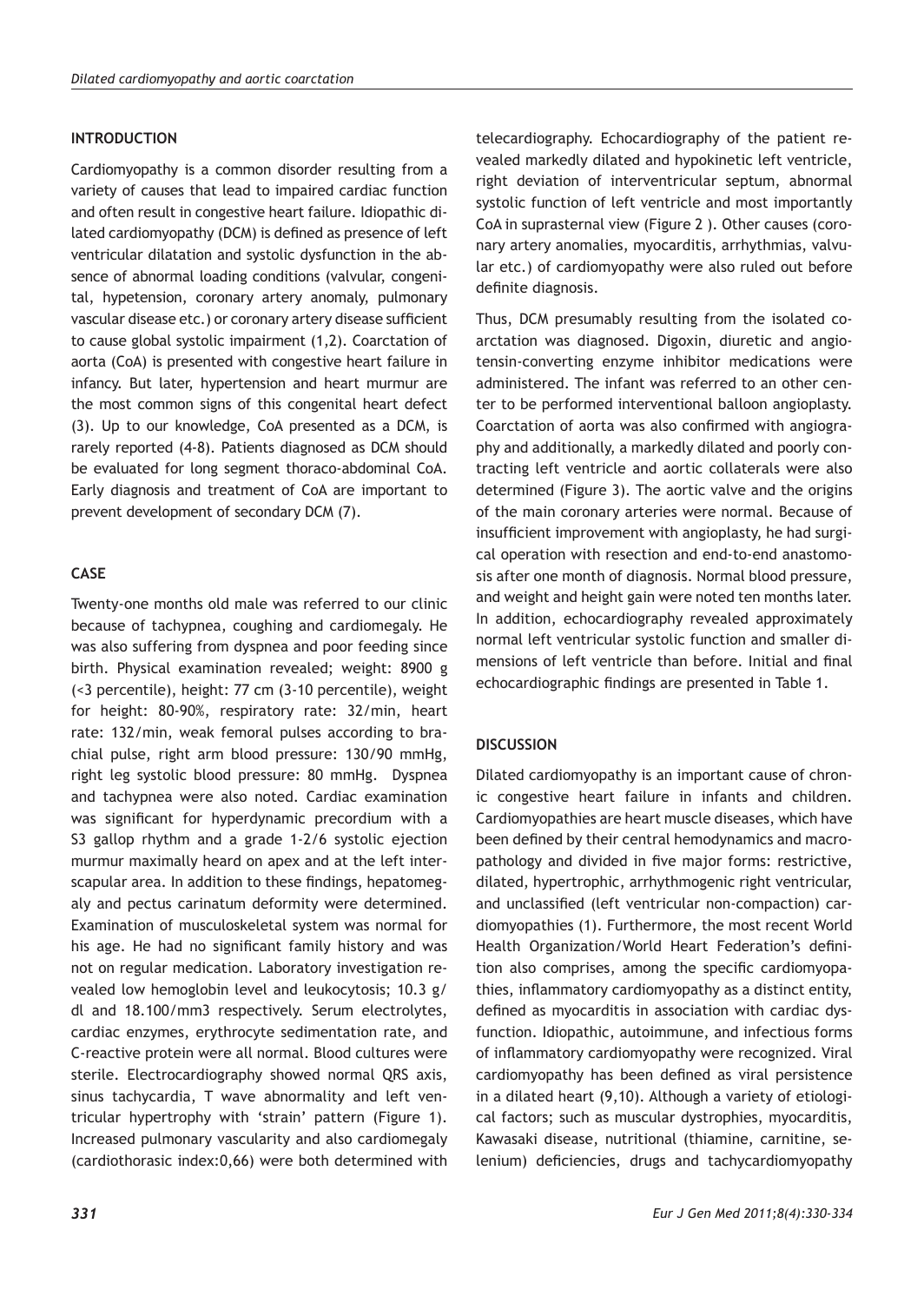

*Figure 1. Electrocardiography showed normal QRS axis, sinus tachycardia, T wave abnormality and left ventricular hypertrophy with 'strain'*



*Figure 2. a) Markedly dilated left ventricle and right deviation of interventricular septum, b) Velocity of descending aorta (3.5-4 m/sec) and "shoulder sign" are seen*

have been listed, most patients with echocardiographically documented DCM do not possess a demonstrable cause. In the European Society of Cardiology position statement published in 2008, cardiomyopathies were defined as myocardial disorders in which the heart muscle is structurally and functionally abnormal, and in which hypertension, valvular and congenital heart disease, pulmonary vascular disease, myocardial ischemia as a result of coronary artery disease and congenital coronary anomaly (the most common being anomalous origin of left coronary artery from pulmonary artery) are absent or do not sufficiently explain the observed myocardial abnormality (1). This term usually denotes a dismal prognosis in short of cardiac transplantation. However, several organic diseases of the heart can result in right or left ventricular dysfunction resulting in congestive heart failure and prompting the physician to label them as cardiomyopathy; the etiological factor can be overlooked as it produces very subtle features. Therefore, before labelling any child as cardiomyopathic, all possible causes of ventricular dysfunction must be excluded by clinical and investigative means. The causes of "treatable cardiomyopathy" include mechanical factors as critical aortic and pulmonic stenosis, severe CoA in an infant and aorta-arteritis in an older child and some of the persistent arrhythmias (2).

Coarctation of aorta is presented with congestive heart failure in infancy, but later hypertension and heart murmur are the most common signs of this congenital heart



*Figure 3. Retrograde aortogram reveals the aortic coarctation. Also note the prominent collateral arteries and marked cardiomegaly*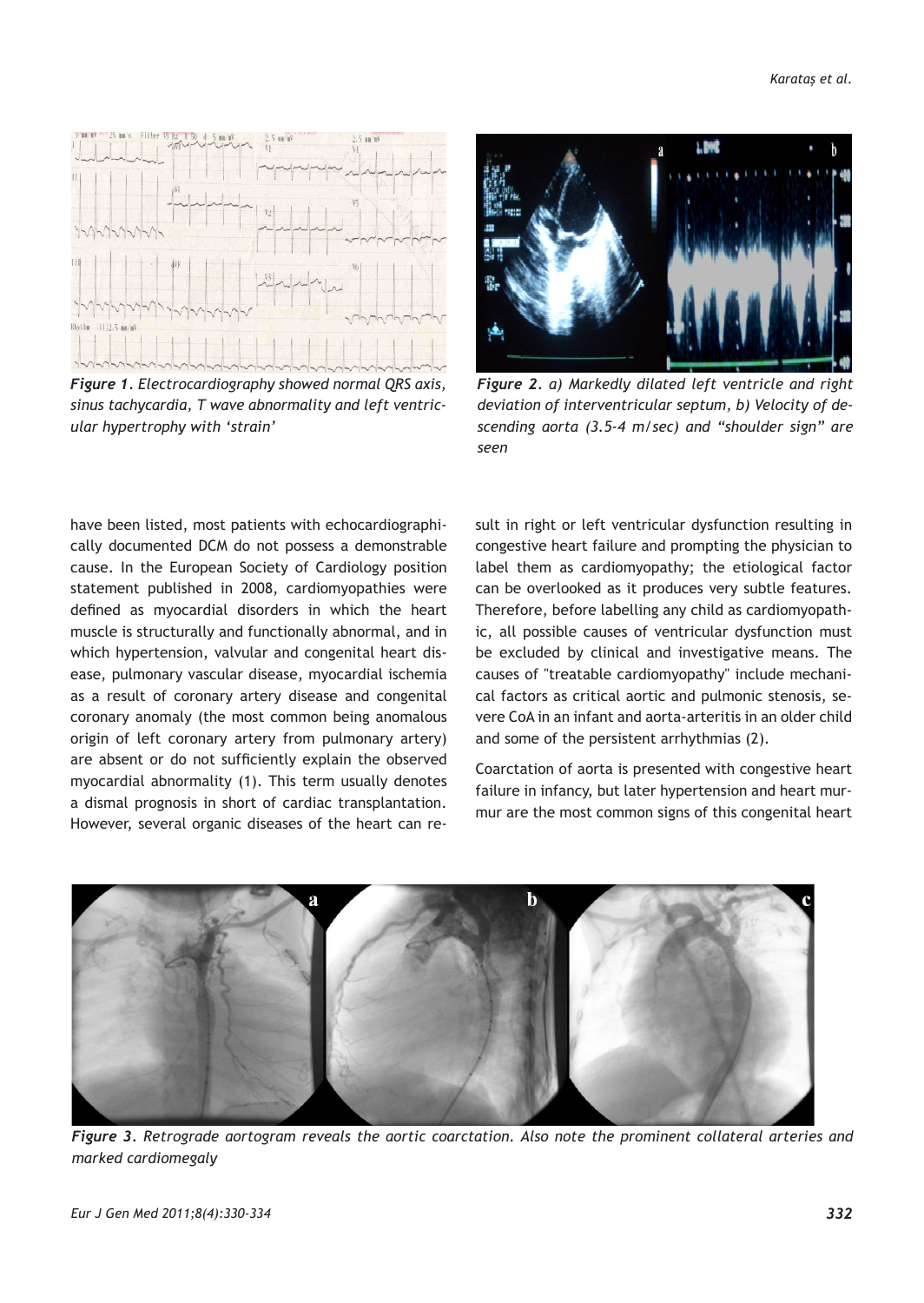|                                          | <b>Initial Results</b> | <b>Final Results</b> |  |
|------------------------------------------|------------------------|----------------------|--|
| <b>LVEDD</b>                             | $55 \, \mathrm{mm}$    | $39$ mm              |  |
| LVESD                                    | $45 \text{ mm}$        | $28$ mm              |  |
| Ejection Fraction (EF)                   | 37 %                   | 56 %                 |  |
| Fractional Shortening (FS)               | 18%                    | 29 %                 |  |
| Velocity of descending aorta 3.5-4 m/sec |                        | 3 m/sec              |  |
|                                          | $(50-64$ mmHg)         | $(36$ mmHg)          |  |
| Mitral regurgitation                     | Grade 1                | Absent               |  |
| Aortic regurgitation                     | Mild                   | Absent               |  |

| Table 1. Initial and final (after ten months from |  |  |  |
|---------------------------------------------------|--|--|--|
| surgery) echocardiographic results.               |  |  |  |

*LVEDD: Left ventricular end diastolic dimension, LVESD: Left ventricular end systolic dimension*

defect (3). Coarctation of aorta presenting as a DCM has previously been reported in infants and adults (4-8). Coarctation of aorta can cause hypertensive cardiomyopathy at earlier life. After a period of compensatory phase, the relatively long-standing increased systemic afterload might exhaust the myocardium and then myocardial remodeling develops as a consequence of 'afterload mismatch'. Later, several macroscopic events take place; there may be myofibrillar lysis, increased number of lysosomes, distortion of the sarcoplasmic reticulum, reduction in the surface density of the key tubular system, and fibrous replacement of cardiac cells (11). All these changes may lead to DCM and failure of the cardiac pump (11,12). Poor myocardial function in DCM triggers a sequence of compensatory mechanisms, mediated through the renin angiotensin and sympathetic system (neural and humoral) and a number of vasodilatory molecules. These favour myocardial and peripheral vascular remodeling by necrosis, fibrosis and apoptosis which ultimately does more harm than good (13). Its pathogenesis is related to increased afterload and probably similar to valvular (stenosis) or hypertensive DCM  $(12)$ .

In literature, Hwang et al. and Cetin et al. have reported improved left ventricular functions of the infants and newborns after 8-15 months from the coarctation repair (6,14). The direct cause and effect relationship was supported by our patient's rapid recovery from the DCM after the coarctation repair. Another study noted that 30% of native CoA cases developed myocardial dysfunction because of hypertensive cardiomyopathy. Ultimately, marked improvement of left ventricular function was acquired with balloon angioplasty (15). Another two adult patients with severe DCM were successfully managed with combined orthotopic heart transplantation

and CoA repair (16,17). Therefore, early diagnosis and management of the treatable causes of DCM are quite important. Left ventricular function of our case also improved gradually and recovered completely after 10 months postoperatively.

Consequently, the present case is presented to remind that CoA can lead to DCM. The simultaneus palpation of strong brachial and weak femoral pulses should lead the clinician to suspect about CoA in any case. Therefore, routine examination of blood pressure and pulses in both lower and upper extremities should be performed in all patients. Coarctation of aorta should be taken into consideration in the differential diagnosis of causes of DCM in chidren. It is also so important that before we decide definetely for any patient presenting with a DCM as an idiopathic cardiomyopathy, we must rule out all possible specific causes of myocardial dysfunction. Because some of specific etiological factors of cardiomyopathies can be completely treatable, just like in our patient.

#### *REFERENCES*

- *1. Elliott P, Andersson B, Arbustini E, et al. Classification of the cardiomyopathies: a position statement from the European Society Of Cardiology Working Group on Myocardial and Pericardial Diseases. Eur Heart J. 2008;29: 270-6.*
- *2. Prabhu SS, Dalvi BV. Treatable cardiomyopathies. Indian J Pediatr 2000;67:7-10.*
- *3. Beekman RH. Coarctation of the aorta. In: Allen HD, Driscoll DJ, Shaddy RE, Feltes TF (eds). Moss and Adams' Heart Disease in Infants, Children, and Adolescents: Including the Fetus and Young Adults. 7th Edition. Lippincott Williams & Wilkins, 2008: 992-3.*
- *4. Areias J, Valente I. Congenital heart malformations associated with dilated cardiomyopathy. Int J Cardiol 1987;17:83-8.*
- *5. Pauly DF, Morss SE, Tanio JW, et al. Reduced left ventricular dimension and normalized atrial natriuretic hormone level after repair of aortic coarctation in an adult. Clin Cardiol 1999;22: 233-5.*
- *6. Hwang MS, Chu JJ, Chang YS, Su WJ. Dilated cardiomyopathy: an unusual presentation of aortic coarctation in an infant. Cardiology 2006;106: 56-8.*
- *7. Alehan D, Kafalı G, Demircin M. Middle aortic syndrome*  as a cause of dilated cardiomyopathy. Anatolian *Cardiology 2004;4:178-80.*
- *8. Apaydin AZ, Posacioğlu H, Nalbantgil S, et al. Surgical treatment of aortic coarctation in adults: mid-term results and effects on the systolic blood pressure. Anatolian J Cardiology 2002;2:189-92.*